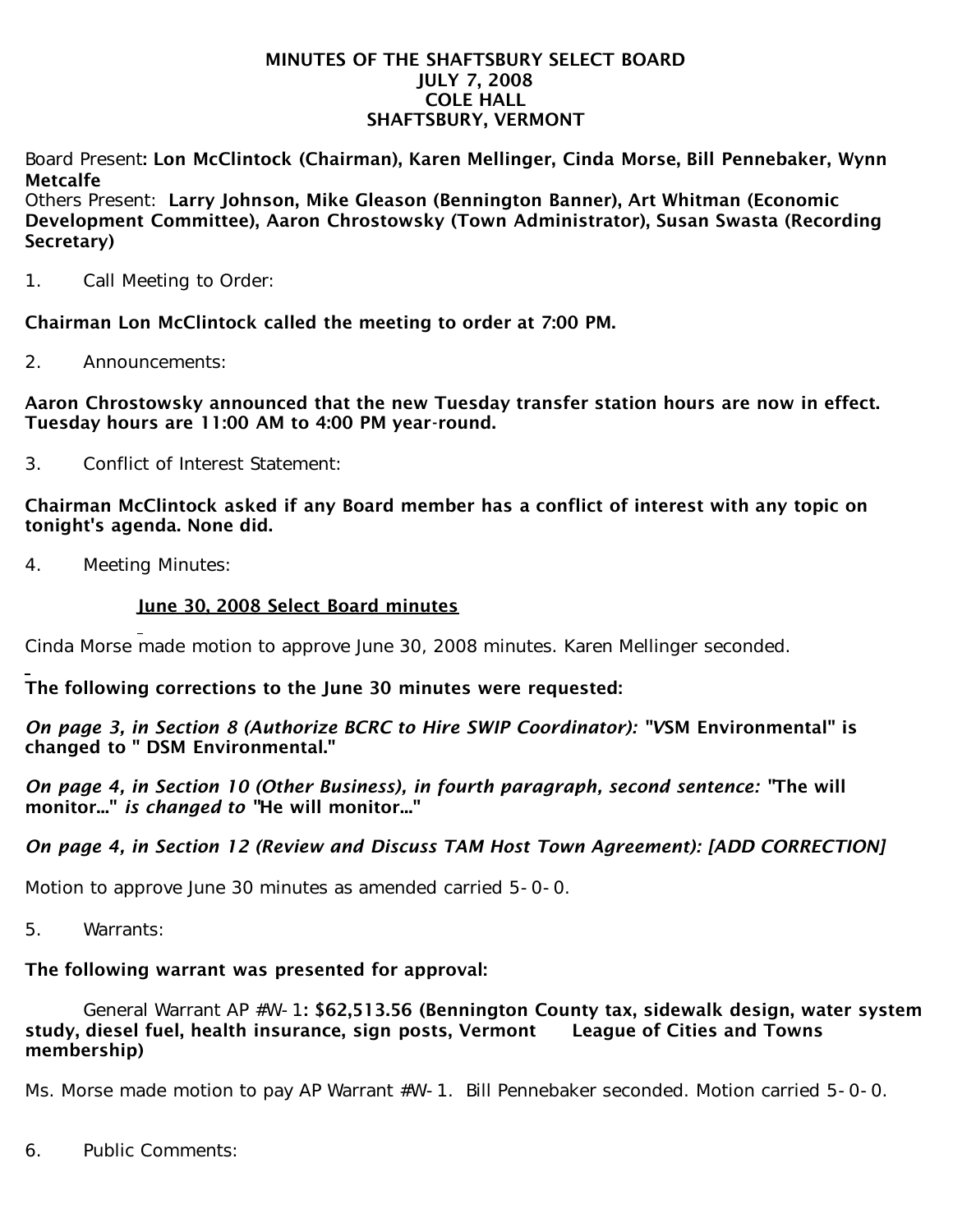### There were no public comments.

### 7. Village Center Designation:

Economic Development Committee (EDC) Chairman Art Whitman came to the table for the discussion. He distributed a handout describing the Village Center Designation (VCD). Mr. Whitman explained that the VCD is an attempt to revitalize Vermont's traditional village centers. The focus is on commercial properties, which are eligible for tax credits.

The EDC first considered Center Shaftsbury, South Shaftsbury, and Brick Row near North Bennington for inclusion in the VCD, but decided that Brick Row does not qualify. For the Center and South Shaftsbury areas, they initially drew large boundaries. The Center Shaftsbury area extended from the old Stanley Tool property to the fire house, and from the Saab garage down to Harrington's. Preliminary feedback from the state resulted in exclusion of the Stanley property because it is industrial, and exclusion of Cleveland Avenue because it is residential. The EDC has now refined and color-coded the map to include commercial, home occupation, and apartment properties. An apartment building qualifies if it is not occupied by the landlord.

The South Shaftsbury area extends from the former West Mountain Animal Hospital down to Wynn Metcalfe's along Rte. 7A. Polymeadow Farms will probably not be included. Mr. Whitman said that the EDC will be working with the Planning Commission to survey and refine the two centers. They need Select Board approval to submit the VCD to the state committee. EDC member Cinda Morse noted that as the Town Plan is revised they should make sure language supports commercial activity in the village centers.

Mr. Chrostowsky asked why certain properties were not included. Ms. Morse replied that this would have resulted in long stretches without commercial properties. Mr. Whitman said that they have asked the Planning Commission to consider zoning that allows homes to be converted to apartments and home occupations, in order to create more density. Mr. Whitman discussed the need for a sewer system to permit increased density, and said that even though residents rejected a sewer system, there is still a need. Something may come up to bring it to the forefront again.

There was discussion of properties that are not now included in the two centers. Ms. Morse reiterated that they needed to avoid long stretches without commercial properties. She said that the centers could be expanded in the future. Board members expressed support for pursuing the VCD. Ms. Morse will represent the Select Board at the state meeting on this in August.

8. Open and Discuss Box Culvert Installation Bids:

Mr. Chrostowsky opened five bids for the LeClair Road box culvert installation. These were from Ken Harrington (\$15,155), Frank Whitcomb (\$133,476), Weaver (\$28,600), Burgess Bros. (\$23,280), and Woodard (\$29,000). Mr. Chrostowsky noted that all five bidders had met with Road Foreman Ron Daniels prior to bidding. There was discussion of the cost of the project. Chairman McClintock said he would like Mr. Daniels to confirm that the amounts of materials included in the bids are realistic. Ms. Morse and Ms. Mellinger asked that Mr. Chrostowsky get a figure for the total cost of the project, including guardrails. The box culvert bids will be taken up at the next meeting.

9. Budget (Work Session):

Chairman McClintock stated that they do not have a final budget report from Treasurer Henri Billow yet. Mr. Pennebaker said that before they get into the budget discussion he would like to report on methane remediation results, because this may have bearing on the budget. He reported that the methane pumping results are very encouraging. Mr. Pennebaker distributed handouts of the methane readings. He said that if all the wells respond in the same way, there may be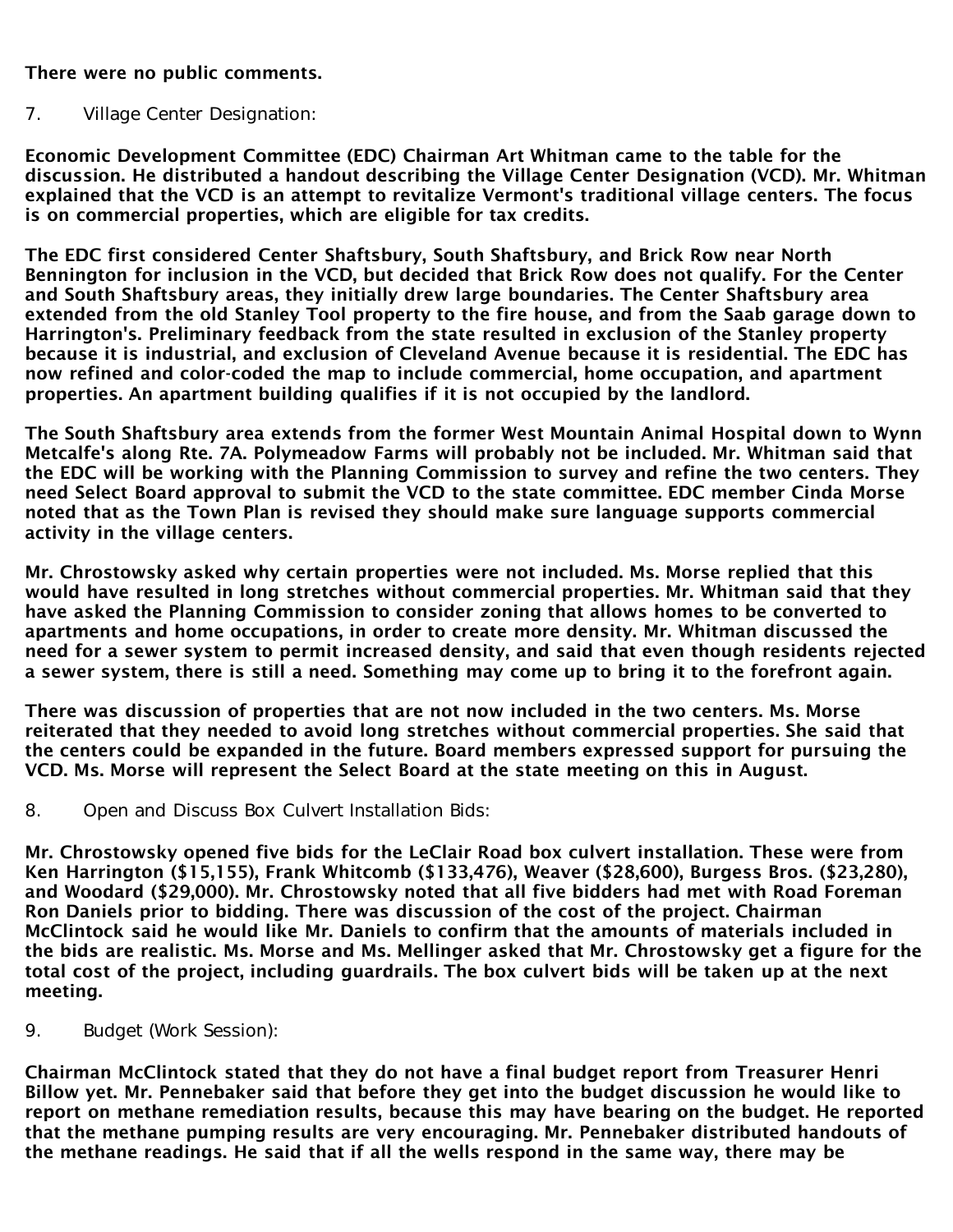substantial savings on the landfill loan fund.

Mr. Chrostowsky stated that when he looked at how to address the \$60,000 budget deficit, he considered chloride, paving, and the landfill fund as the biggest items for cuts. Ms. Mellinger noted that this just addresses the current deficit, and that they must also consider that they are grossly underfunded for fuel next year. Mr. Pennebaker and Mr. Metcalfe pointed out that last year's budget also overspent on sand, gravel, and salt. Ms. Mellinger asked about diesel fuel, and Mr. Chrostowsky replied that he is not comfortable estimating the amount used and could get her that information tomorrow.

Chairman McClintock stated that he does not think they should just do away with any one budget category, or use all of the landfill fund money. He suggested using \$15,000 from the landfill fund, \$15,000 from the chloride budget, \$10,000 from paving, and revisit using \$10,000 from the firetruck sale. Mr. Chrostowsky recommended using the \$6600 in the Highway Emergency Fund. Chairman McClintock recommended cutting the subcontractor budget from \$20,000 to \$15,000.

Ms. Morse stated that they have been told that Mr. Daniels has a proposal to address road crew overtime on plowing, but they have not heard it yet. There was discussion of the need to allocate resources for road projects as well as maintenance and emergencies. Chairman McClintock noted that the Town is behind in doing needed repairs, so it is not just a matter of maintenance.

Ms. Mellinger pointed out that the Highway Department overages were not in administration, but in construction and maintenance. There was discussion of the difficulty in planning and predicting these costs. Ms. Morse stated that they need to go through past construction and maintenance figures in order to estimate future costs. They also need figures on fuel use. Mr. Chrostowsky said he can get figures if they let him know what is needed.

Mr. Metcalfe recommended adding \$5000 from the listers reappraisal fund to the amount to be applied to the budget deficit. Ms. Mellinger will speak to Angie Abbatello about where they are with reappraisal.

Ms. Mellinger reported that the Solid Waste Committee recommends that the Town charge for brush. They came up with figures of \$10 per pickup truck load and \$20 per one ton truck load to cover brush disposal costs. The Committee also recommends an access sticker fee of at least \$10 to cover the increased costs of the transfer station maintenance contract, but no increase in the pay as you throw fee. Chairman McClintock asked that they flesh out the details and put it in writing for the Board.

Ms. Mellinger raised the possibility of selling the Town property on Holy Smoke Road, which had been discussed in the past. Mr. Pennebaker said the key issue is whether the land is developable. Mr. Chrostowsky said there would be complications because it was acquired in a tax sale. Ms. Mellinger said she would be interested in getting an opinion.

Shaftsbury resident Larry Johnson stated that he has not heard the Board discuss how they got to this budget situation. He said that if they do not know how they got there, the same mistakes will be made again. Ms. Morse said they have looked at bringing in a financial consultant from VLCT to help with financial recording. Mr. Johnson asked if that would happen in time to help address matters now. It seems that things do not reach resolution.

Chairman McClintock said that they need to look at things in November in order to control costs, not wait until spring, when it is too late. Mr. Metcalfe pointed out the problems that will arise if sanding and salting are cut back He said that people are traveling more, and the Town is not budgeting for that. It may mean increased taxes.

Chairman McClintock stated that Mr. Daniels is on vacation, but will give them the information on a plowing schedule when he gets back. Ms. Mellinger and Mr. Pennebaker will work up information on the solid waste fee schedule and administration..